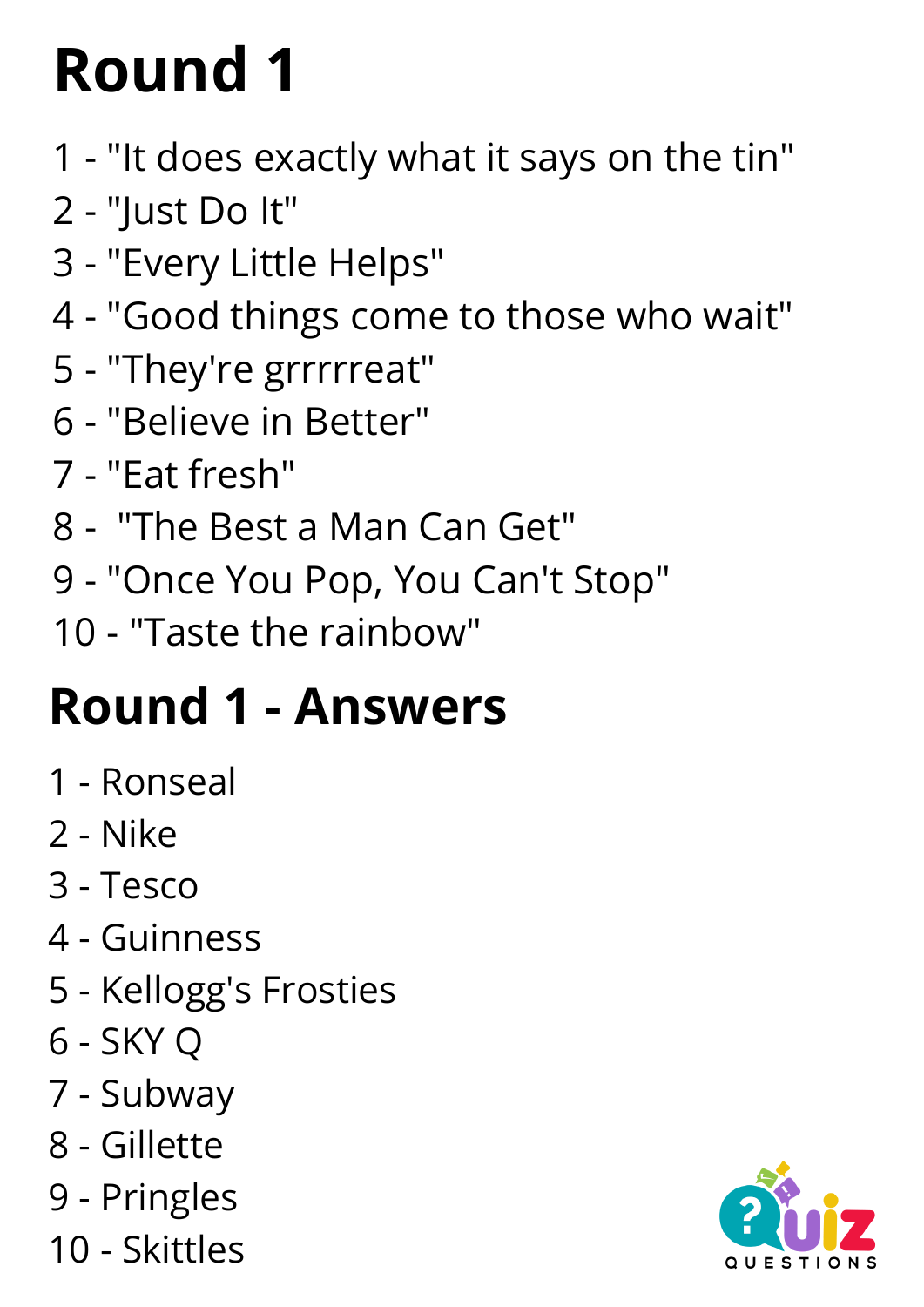- "The taste of paradise"
- "Have it your way"
- "Power Your Dreams"
- "Let's have a proper brew!"
- "Strive for perfection in everything you do"
- "The totally tropical taste"
- "Probably the best beer in the world"
- "Exceedingly good cakes"
- "Because You're Worth It"
- "Made to make your mouth water"

#### **Round 2 - Answers**

- Bounty
- Burger King
- Xbox
- Yorkshire Tea
- Rolls Royce
- Lilt
- Carlsberg
- Mr Kipling
- L'Oreal
- Opal Fruits

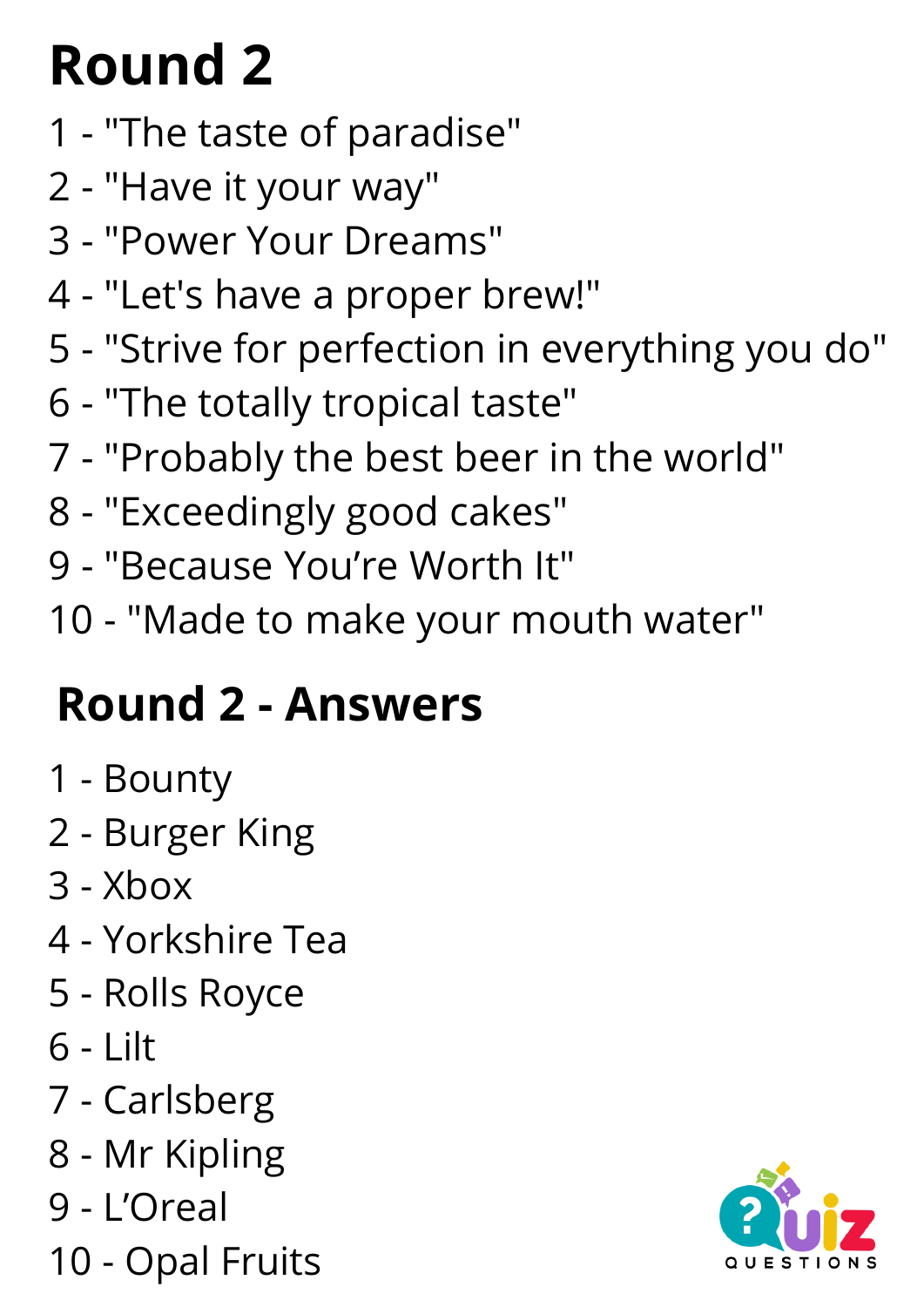- "Advancement Through Technology"
- "What's the Worst That Could Happen?"
- "Where will tomorrow take you?"
- "[Bang!](https://www.youtube.com/watch?v=rzP0JHseRNg) and the dirt is gone!"
- "There's a glass and a half in every one"
- "It's good to talk"
- "The make-up of make-up artists"
- "A Better Life, A Better World"
- "Buy it. Sell it. Love it"

 -"We cross the 'T's, dot the 'I's and put 'U' in the middle"

#### **Round 3 - Answers**

- Audi
- Dr. Pepper
- Emirates
- Cillit [Bang](https://www.cillitbang.co.uk/)
- Cadbury Dairy Milk
- BT
- Max Factor
- Panasonic
- eBay
- TUI

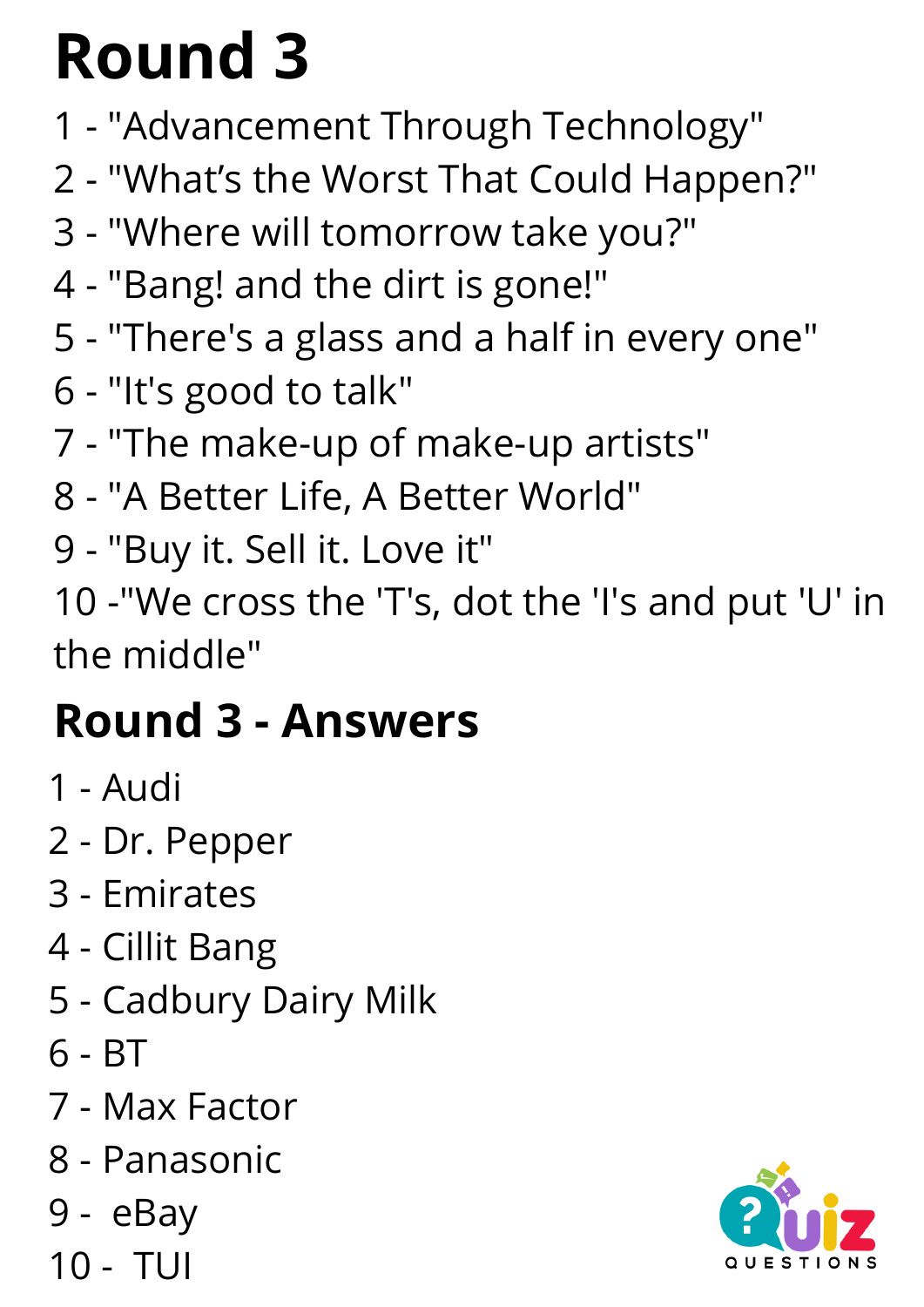- "The most colourful name in cosmetics"
- "Good to the last drop"
- "It Could be You"
- "Connecting People"
- "Share Moments. Share Life."
- "Redefining standards"
- "Spend a little, live a lot!"
- "Loves the jobs you hate"
- "Soft, strong and very long"
- "Any time, any place, anywhere"

#### **Round 4 - Answers**

- Barry M
- Maxwell House Coffee
- The National Lottery
- Nokia
- Kodak
- AXA Insurance
- Aldi
- Mr Muscle
- Andrex
- Martini